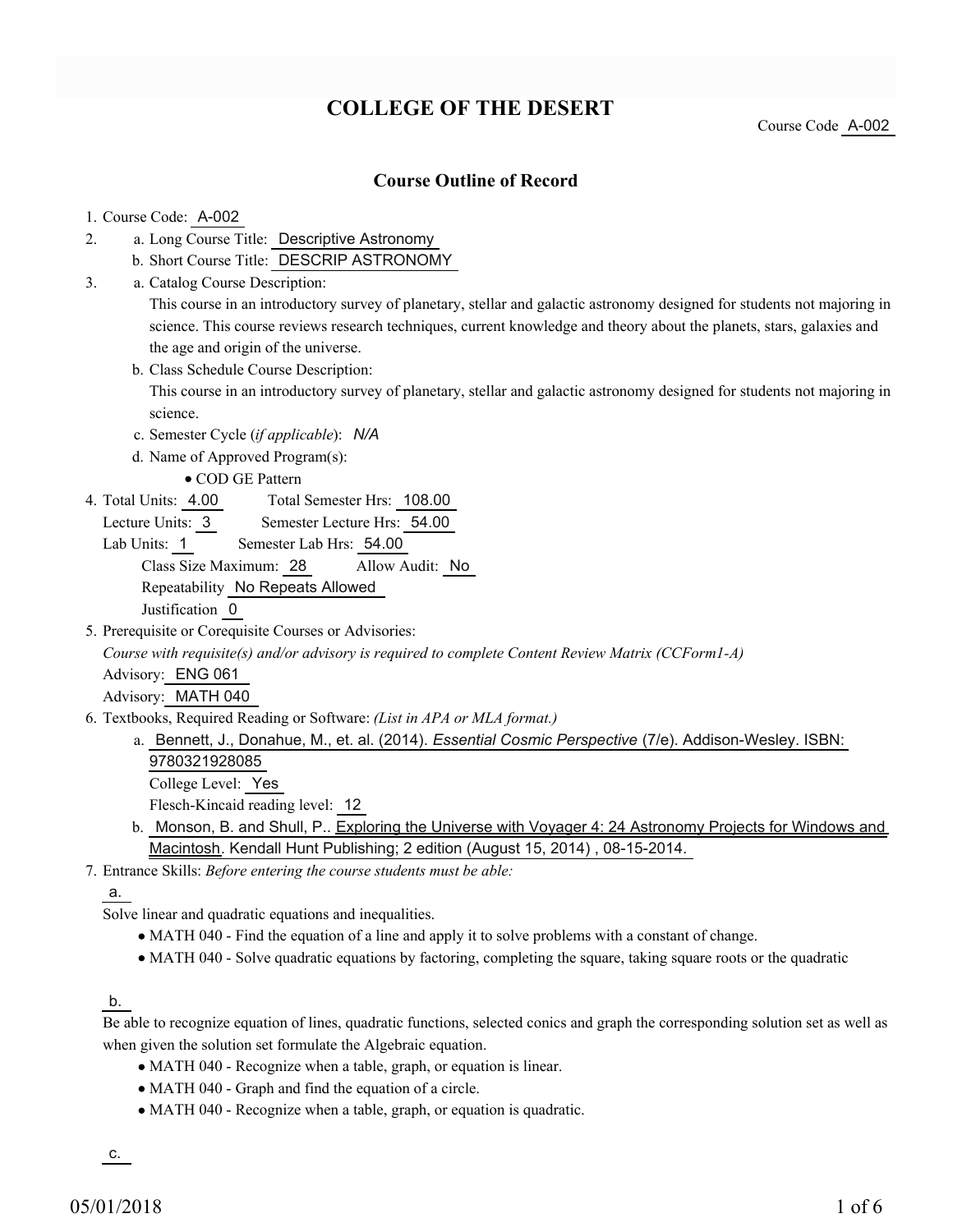Understand and utilize functional notation.

MATH 040 - Apply the definition of a function including function notation and terminology (domain and range).

#### d.

Communicate effectively with the instructor and mathematical community using proper terminology verbally as well as proper written notation.

MATH 040 - Apply the definition of a function including function notation and terminology (domain and range).

## e.

Solve systems of linear equations.

• MATH 040 - Solve 2x2 and 3x3 systems of linear equations.

## f.

Creating equations that model real world situations given in application (word) problems.

- MATH 040 Find the equation of a line and apply it to solve problems with a constant of change.
- MATH 040 Create a quadratic model with a table, graph, or equation and solve maximum and minimum problems.

## g.

```
Demonstrate the ability to use research skills including library resources such as books,
periodicals, electronic databases and online resources such as the internet.
```
- ENG 061 Demonstrate the ability to use research skills including library resources such as books, periodicals, electronic databases and online resources such as the internet.
- ENG 061 Demonstrate the ability to use research skills including library resources such as books, periodicals, electronic databases and online resources such as the internet.

#### h.

Recognize features of style such as purpose, audience and tone integrate these elements into academic and professional writing.

- ENG 061 Recognize features of style such as purpose, audience and tone integrate these elements into academic and professional writing.
- ENG 061 Recognize features of style such as purpose, audience and tone integrate these elements into academic and professional writing.

## 8. Course Content and Scope:

## Lecture:

- 1. A Modern View of the Universe
- 2. Discovering the Universe for Yourself
- 3. The Science of Astronomy
- 4. Making Sense of the Universe: Understanding Motion, Energy, and Gravity
- 5. Light: The Cosmic Messenger
- 6. Formation of the Solar System
- 7. Earth and the Terrestrial Worlds
- 8. Jovian Planet System
- 9. Asteroids, Comets, and Dwarf Planets: Their Nature, Orbits, and Impacts
- 10. Our Star
- 11. Surveying the Stars
- 12. Star Stuff and The Bizarre Stellar Graveyard
- 13. Our Galaxy and A Universe of Galaxies
- 14. The Birth of the Universe
- 15. Dark Matter, Dark Energy, and the Fate of the Universe.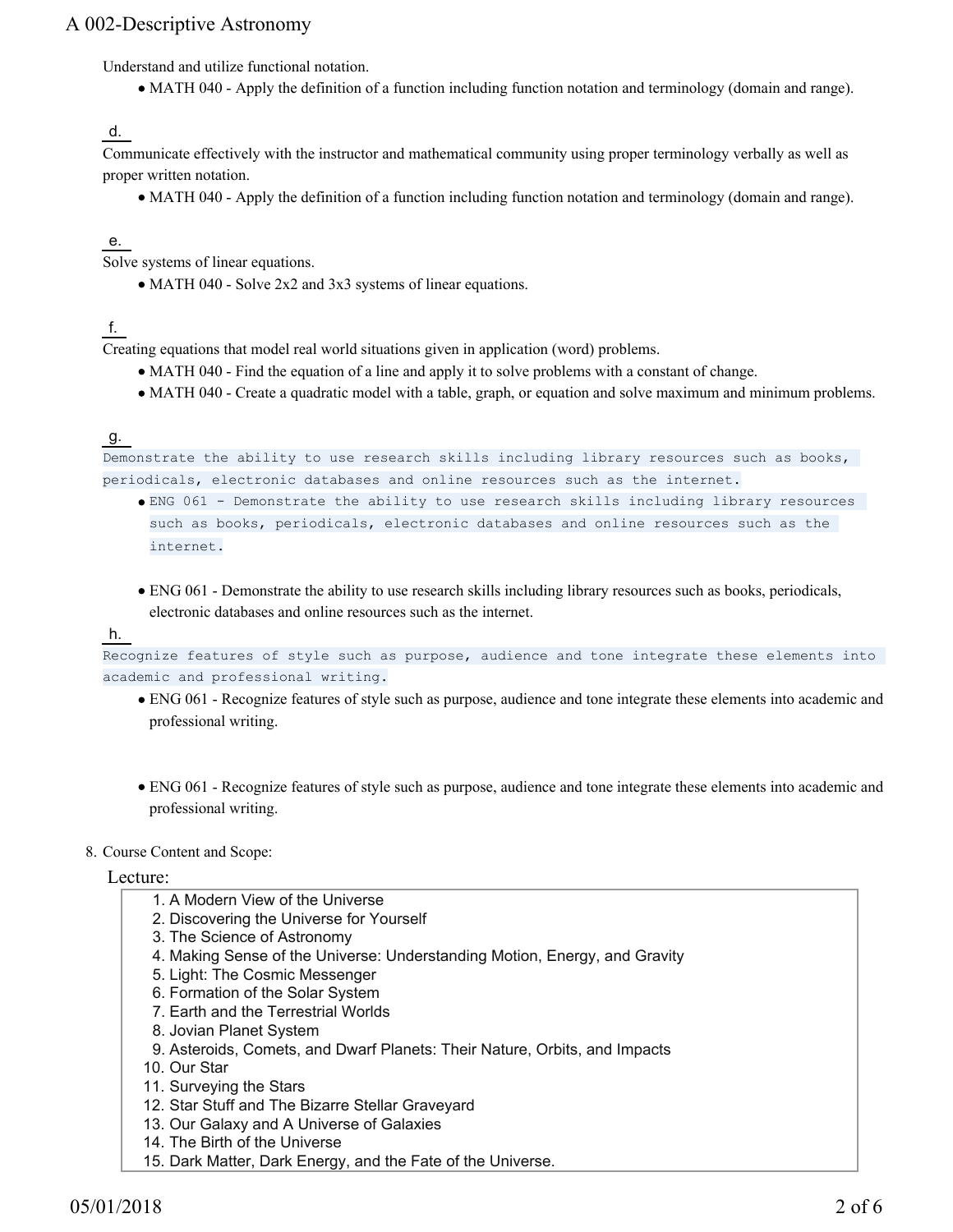Lab: *(if the "Lab Hours" is greater than zero this is required)*

## Students will:

- 1. Be introduced to Voyager 4 Astronomy software
- 2. Learn different types of celestial coordinates
- 3. Understand the motion of the Sun and learn about the zodiacal constellations
- 4. Differentiate between phases of the Moon and Planets
- 5. Learn about seasons and sun's daily motion from different latitudes
- 6. Understand planetary alignments and predict conjunctions
- 7. Learn about lunar and solar Eclipse
- 8. Study the orbital motion of the Galilean Moons of Jupiter
- 9. Design a space mission to Mars using Voyager software
- 10. Learn about stellar magnitude and light pollution
- 11. Learn about the proper motion of stars
- 12. Observe the relationship between stellar temperature and magnitude
- 13. Learn about binary stars
- 14. Learn about the Milky way and the structure of our universe
- 15. Apply Hubble law and learn about the expansion of the universe

9. Course Student Learning Outcomes:

1.

Describe the nebular theory for solar system formation.

#### 2.

Describe how a terrestrial planet's size affects its level of geological activity and the strength of its magnetic field.

3.

Identify the physical characteristics of the major Jovian moons.

#### 4.

Distinguish between comets, asteroids, meteors, meteorites, stars and white dwarfs.

#### 5.

Determine the lookback time to a galaxy from its distance in light years and estimate its maximum age at the time it emitted the light we are now observing.

6.

Describe the evidence indicating the presence of black holes and the expansion of the universe.

#### 10. Course Objectives: Upon completion of this course, students will be able to:

a. Demonstrate basic understanding and appreciation of the origin, organization and development of astronomy since the ancient Sumerians, Babylonians, Egyptians and Greeks, as well as an appreciation of the role great minds have had in this process.

b. Recall some of the basic considerations in the history and philosophy of science and the rationale of the scientific method as related specifically to astronomy.

c. Demonstrate an understanding of the basic techniques of astronomical observation and the utilization and structure of astronomy's basic resource are raw material: electromagnetic radiation, including light.

d. Describe the operation, construction and historical development of the tools of the astronomer.

e. Define modern knowledge of the structure of the atom and how this relates to modern astronomy.

f. Analyze the history of the development of our classifications of the knowledge of the physical structure and motions of the earth, satellites and other members of the solar system.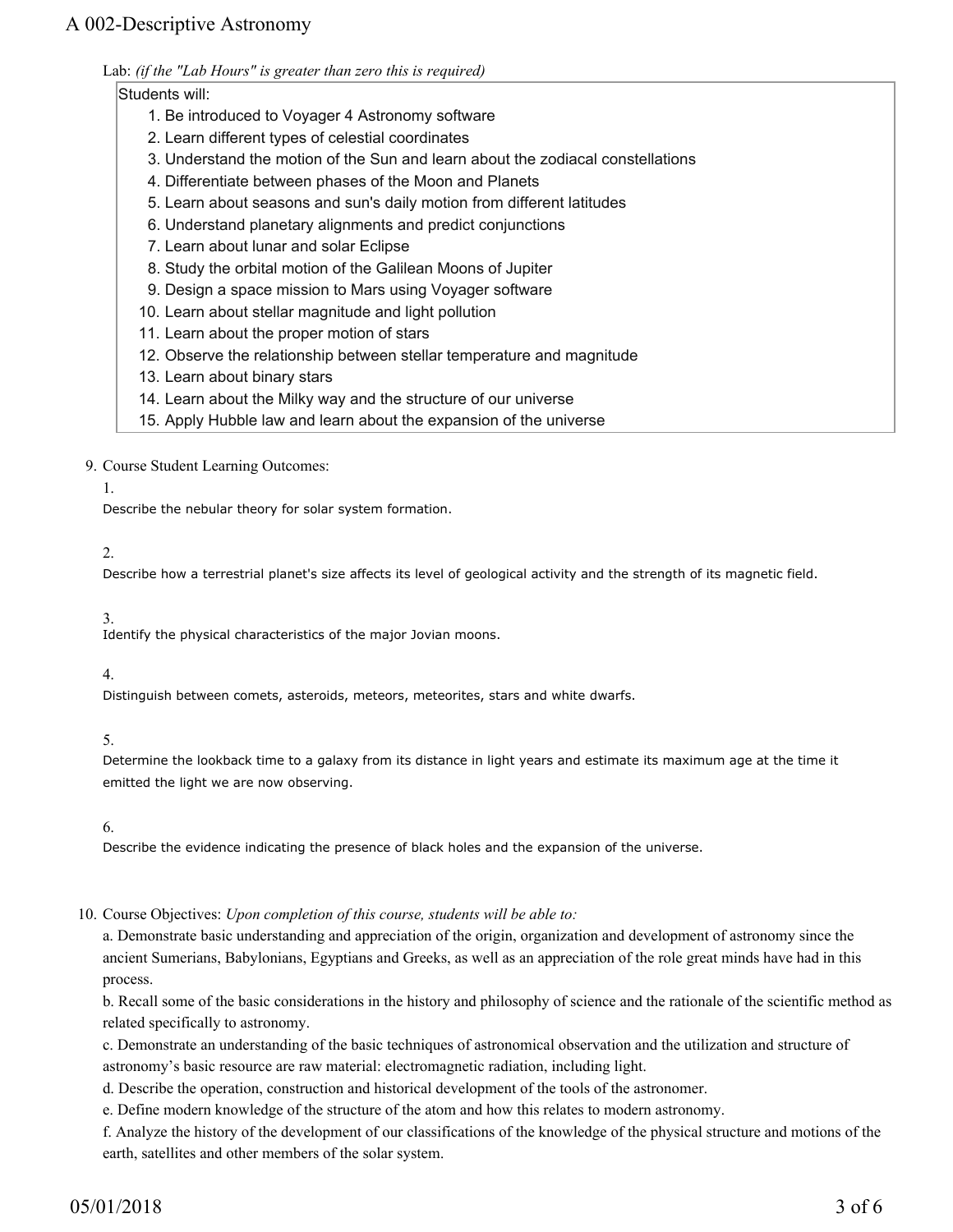- g. Define the structure and functions of the sun, not only as the principal member of the solar system but also as a typical star.
- h. Explain how astronomers classify stars, clusters and nebulae.

i. Identify the role that modern developments in radio astronomy, the gas and radiation laws have had in the advance of our knowledge about the physical universe.

j. Recall the highlights in the evolution of man's knowledge regarding the galaxies and the size and evolution of the observable universe.

- Methods of Instruction: *(Integration: Elements should validate parallel course outline elements)* 11.
	- a. Collaborative/Team
	- b. Demonstration, Repetition/Practice
	- c. Discussion
	- d. Individualized Study
	- e. Laboratory
	- f. Lecture
	- g. Observation
	- h. Self-exploration
	- i. Technology-based instruction
- 12. Assignments: (List samples of specific activities/assignments students are expected to complete both in and outside of class.) In Class Hours: 108.00

Outside Class Hours: 108.00

- a. In-class Assignments
	- 1. Viewing slide shows and taking notes.
	- 2. Answering quizzes during the lecture such as essay and multiple choice questions.
	- 3. Participation in classroom activities involving the collection, compilation and interpretation and discussion of information, including the composition of written or oral reports.
- b. Out-of-class Assignments
	- 1. Do all reading assignments.
	- 2. Complete assigned homework assignments.

13. Methods of Evaluating Student Progress: The student will demonstrate proficiency by:

- Written homework
- Self-paced testing
- Laboratory projects
- Presentations/student demonstration observations
- Group activity participation/observation
- True/false/multiple choice examinations
- Student participation/contribution
- Student preparation

14. Methods of Evaluating: Additional Assessment Information:

15. Need/Purpose/Rationale -- All courses must meet one or more CCC missions.

IGETC Area 5: Physical and Biological Sciences (mark all that apply)

A: Physical Science with Lab

CSU GE Area B: Physical and its Life Forms(mark all that apply)

B1 - Physical Science

PO-GE C1-Natural Sciences

Explain concepts and theories related to physical, chemical, and biological natural phenomena.

Draw a connection between natural sciences and their own lives.

IO - Scientific Inquiry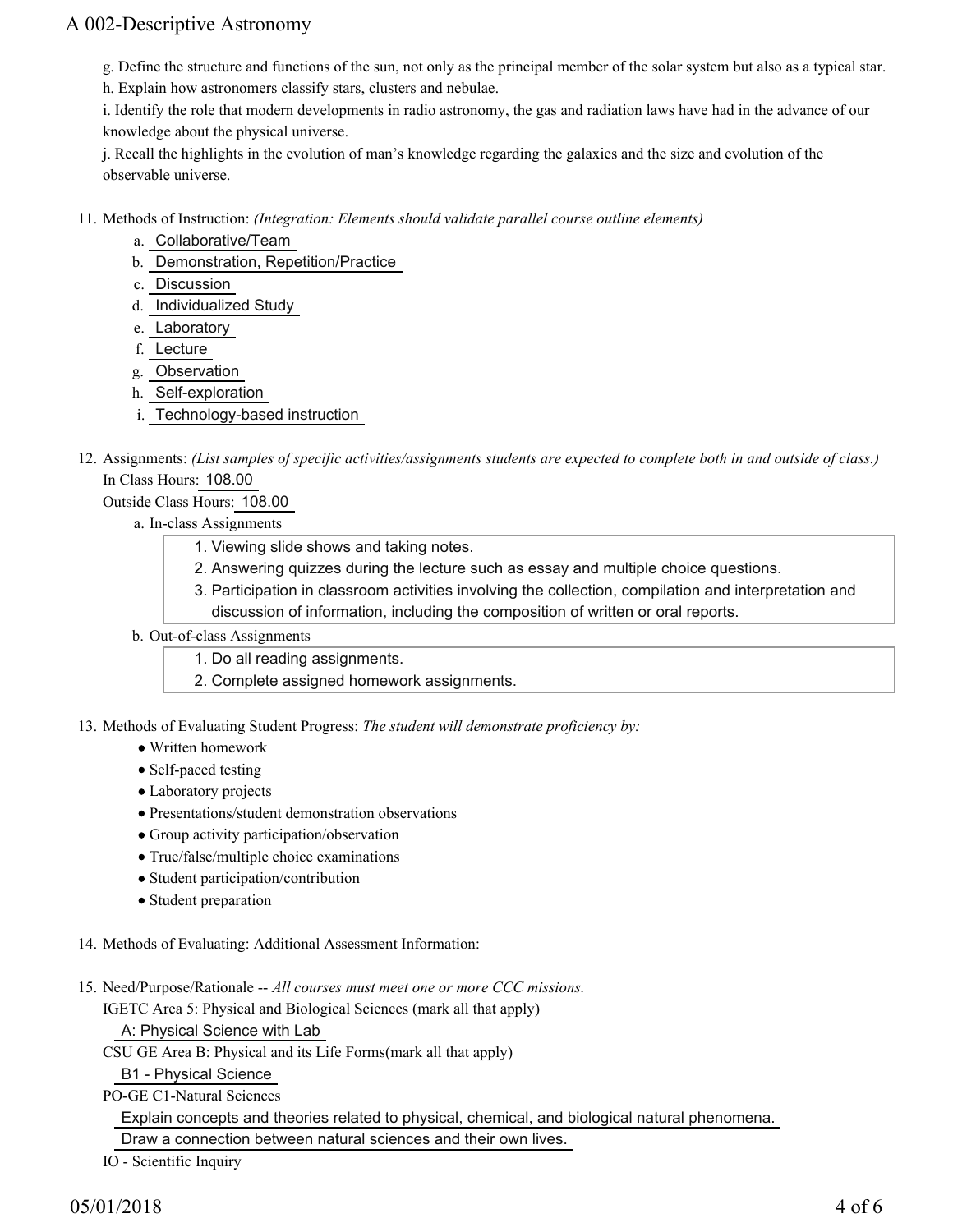|                                                                                                                                                                                                                                                                                                                                                                                                                                                                                                                                                                                                                                                                                                                                                                                                                                                                                                                                          | Predict outcomes utilizing scientific inquiry: using evidence and assertions determine which conclusions logically                                                      |                     |                      |                        |                     |  |
|------------------------------------------------------------------------------------------------------------------------------------------------------------------------------------------------------------------------------------------------------------------------------------------------------------------------------------------------------------------------------------------------------------------------------------------------------------------------------------------------------------------------------------------------------------------------------------------------------------------------------------------------------------------------------------------------------------------------------------------------------------------------------------------------------------------------------------------------------------------------------------------------------------------------------------------|-------------------------------------------------------------------------------------------------------------------------------------------------------------------------|---------------------|----------------------|------------------------|---------------------|--|
|                                                                                                                                                                                                                                                                                                                                                                                                                                                                                                                                                                                                                                                                                                                                                                                                                                                                                                                                          | follow from a body of quantitative and qualitative data.                                                                                                                |                     |                      |                        |                     |  |
|                                                                                                                                                                                                                                                                                                                                                                                                                                                                                                                                                                                                                                                                                                                                                                                                                                                                                                                                          | Recognize the utility of the scientific method and its application to real life situations and natural phenomena.                                                       |                     |                      |                        |                     |  |
|                                                                                                                                                                                                                                                                                                                                                                                                                                                                                                                                                                                                                                                                                                                                                                                                                                                                                                                                          | 16. Comparable Transfer Course                                                                                                                                          |                     |                      |                        |                     |  |
|                                                                                                                                                                                                                                                                                                                                                                                                                                                                                                                                                                                                                                                                                                                                                                                                                                                                                                                                          | <b>University System</b>                                                                                                                                                | Campus              | <b>Course Number</b> | <b>Course Title</b>    | <b>Catalog Year</b> |  |
|                                                                                                                                                                                                                                                                                                                                                                                                                                                                                                                                                                                                                                                                                                                                                                                                                                                                                                                                          | <b>CSU</b>                                                                                                                                                              | CSU San Bernardino  | <b>ASTR 103</b>      | Descriptive Astronomy  | 2008-2009           |  |
|                                                                                                                                                                                                                                                                                                                                                                                                                                                                                                                                                                                                                                                                                                                                                                                                                                                                                                                                          | <b>UC</b>                                                                                                                                                               | <b>UC</b> Riverside | PHYS <sub>20</sub>   | Exploring the Universe | 2008-2009           |  |
|                                                                                                                                                                                                                                                                                                                                                                                                                                                                                                                                                                                                                                                                                                                                                                                                                                                                                                                                          | 17. Special Materials and/or Equipment Required of Students:                                                                                                            |                     |                      |                        |                     |  |
|                                                                                                                                                                                                                                                                                                                                                                                                                                                                                                                                                                                                                                                                                                                                                                                                                                                                                                                                          | <sup>18.</sup> Materials Fees:<br>Required Material?                                                                                                                    |                     |                      |                        |                     |  |
|                                                                                                                                                                                                                                                                                                                                                                                                                                                                                                                                                                                                                                                                                                                                                                                                                                                                                                                                          | <b>Material or Item</b>                                                                                                                                                 |                     | <b>Cost Per Unit</b> |                        | <b>Total Cost</b>   |  |
|                                                                                                                                                                                                                                                                                                                                                                                                                                                                                                                                                                                                                                                                                                                                                                                                                                                                                                                                          | 19. Provide Reasons for the Substantial Modifications or New Course:                                                                                                    |                     |                      |                        |                     |  |
| 20.                                                                                                                                                                                                                                                                                                                                                                                                                                                                                                                                                                                                                                                                                                                                                                                                                                                                                                                                      | Change English advisory<br>a. Cross-Listed Course (Enter Course Code): N/A<br>b. Replacement Course (Enter original Course Code): N/A                                   |                     |                      |                        |                     |  |
|                                                                                                                                                                                                                                                                                                                                                                                                                                                                                                                                                                                                                                                                                                                                                                                                                                                                                                                                          | 21. Grading Method (choose one): Letter Grade Only                                                                                                                      |                     |                      |                        |                     |  |
| 22. MIS Course Data Elements<br>a. Course Control Number [CB00]: CCC000579052<br>b. T.O.P. Code [CB03]: 191100.00 - Astronomy<br>c. Credit Status [CB04]: D - Credit - Degree Applicable<br>d. Course Transfer Status [CB05]: A = Transfer to UC, CSU<br>e. Basic Skills Status [CB08]: 2N = Not basic skills course<br>f. Vocational Status [CB09]: Not Occupational<br>g. Course Classification [CB11]: Y - Credit Course<br>h. Special Class Status [CB13]: N - Not Special<br>i. Course CAN Code [CB14]: N/A<br>j. Course Prior to College Level [CB21]: $Y = Not$ Applicable<br>k. Course Noncredit Category [CB22]: Y - Not Applicable<br>1. Funding Agency Category [CB23]: Y = Not Applicable<br>m. Program Status [CB24]: 1 = Program Applicable<br>Name of Approved Program (if program-applicable): COD<br>Attach listings of Degree and/or Certificate Programs showing this course as a required or a restricted elective.) |                                                                                                                                                                         |                     |                      |                        |                     |  |
| 23. Enrollment - Estimate Enrollment<br>First Year: 160<br>Third Year: 200                                                                                                                                                                                                                                                                                                                                                                                                                                                                                                                                                                                                                                                                                                                                                                                                                                                               |                                                                                                                                                                         |                     |                      |                        |                     |  |
|                                                                                                                                                                                                                                                                                                                                                                                                                                                                                                                                                                                                                                                                                                                                                                                                                                                                                                                                          | 24. Resources - Faculty - Discipline and Other Qualifications:<br>a. Sufficient Faculty Resources: Yes<br>b. If No, list number of FTE needed to offer this course: N/A |                     |                      |                        |                     |  |
|                                                                                                                                                                                                                                                                                                                                                                                                                                                                                                                                                                                                                                                                                                                                                                                                                                                                                                                                          | 25. Additional Equipment and/or Supplies Needed and Source of Funding.<br>N/A                                                                                           |                     |                      |                        |                     |  |
|                                                                                                                                                                                                                                                                                                                                                                                                                                                                                                                                                                                                                                                                                                                                                                                                                                                                                                                                          | 26. Additional Construction or Modification of Existing Classroom Space Needed. (Explain:)                                                                              |                     |                      |                        |                     |  |
|                                                                                                                                                                                                                                                                                                                                                                                                                                                                                                                                                                                                                                                                                                                                                                                                                                                                                                                                          | N/A                                                                                                                                                                     |                     |                      |                        |                     |  |

05/01/2018 5 of 6